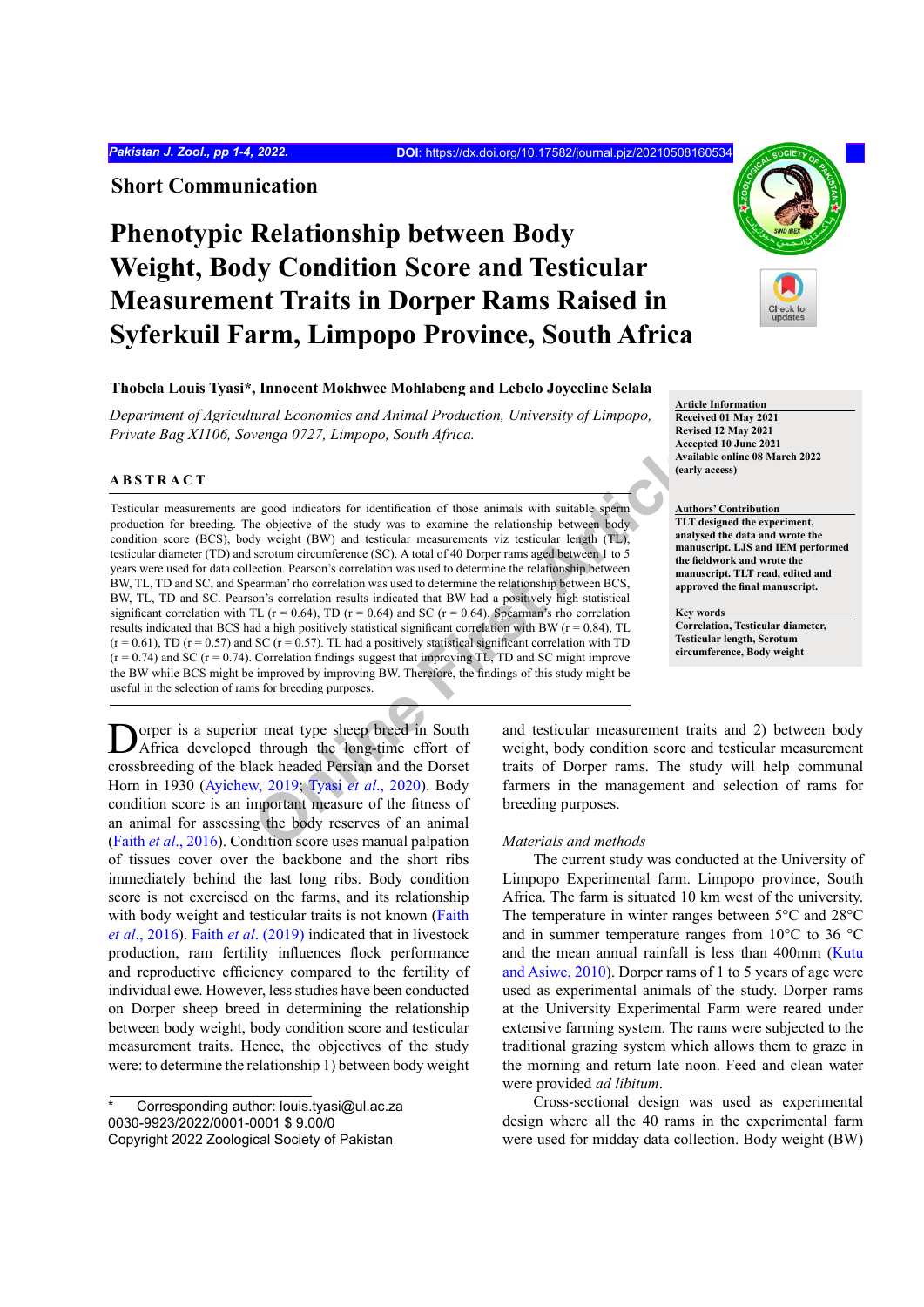**Solution** sorring recommended<br>
Determined the states that a range of 0-5 scores<br>
CS0): Extremely emaciated and on<br>
the bone. Score 1 (BCS1): The<br>
felt to be prominent and sharp and<br>
felt to be prominent and sharp and<br>
Fi of each ram was taken by placing the rams individually on a weighing scale and recorded as described by [Faith](#page-2-1) *et al*[. \(2016\).](#page-2-1) Testicular length (TL) was measured with flexible tape in centimetres (cm) as the distance along the caudal surface of the scrotum, from its point of attachment to the tip of the scrotum as described by [Akpa](#page-2-4) *et al*. [\(2012\)](#page-2-4). Scrotal circumference (SC) was measured with a flexible tape in centimetres (cm) at the maximum point of dimension around the pendulous scrotum after pushing the testes firmly into the scrotal sac Akpa *et al*[. \(2012\).](#page-2-4) Testicular diameter (TD) was measured in centimetres (cm) with a tailors' flexible tape from the widest anteriorposterior distance of the scrotum Faith *et al*[. \(2016\)](#page-2-1). Body condition scoring (BCS) was taken on the rams based on the procedure for body condition scoring recommended by [Russel \(1984\)](#page-2-5) which states that a range of 0-5 scores as follows: Score 0 (BCS0): Extremely emaciated and on the point of death. It is not possible to detect any muscular between the skin and the bone. Score 1 (BCS1): The spinous processes are felt to be prominent and sharp and the eye muscle areas are shallow with no fat cover. Score 2 (BCS2): The spinous processes still feel prominent, but smooth and individual processes can be felt only as fine corrugations, and the eye muscle areas are of moderate depth but have a little fat cover. Score 3 (BCS3): The spinous processes are detected only as small elevations, and are smooth and rounded with individual bones that can be felt only with pressure. The eye muscle areas are full and have a moderate degree of fat cover. Score 4 (BCS4): The spinous processes can just be detected with pressure as a hard line between the fat covered muscle areas. The eye muscle areas are full and have a thick covering of fat. Score 5 (BCS5): The spinous processes cannot be detected even with firm pressure and the eye muscle areas are very full of very thick fat cover. All measurements for BW, testicular measurement traits and body condition scores were taken by one person to avoid individual variation. The data was collected in the midday for testicular measurement traits.

Statistical Package for Social Sciences version. 26.0 ([IBM SPSS, 2019](#page-2-6)) was used for data analysis. Descriptive statistics (average mean, standard deviation, standard error, and coefficient of variance) were calculated. Pearson's correlation was used to estimate the phenotypic relationship between body condition score and body weight, testicular length, testicular diameter and scrotal circumference. Multiple regression was used to estimate body condition score from body weight, testicular length, testicular diameter and scrotal circumference.

The following model will be used:

 $BCS = a + b_1X_1 + b_2X_2 + b_3X_3 + b_4X_4$ 

Where BCS is dependent variable (Body condition score), a is regression intercept,  $b_1 - b_4$  is coefficients of

regression, and  $X_1 - X_4$  is independent variables (BW, TL, TD and SC).

#### *Results*

[Table I](#page-1-0) shows the summary of BCS, BW and testicular measurement traits. [Table II](#page-1-1) shows phenotypic correlation between BW and testicular measurements of Dorper rams. The results showed that BW had a positively high significant correlation ( $p < 0.01$ ) with TL, TD and SC. The findings also indicated that TL had a positively high association  $(p < 0.01)$  with TD and SC, while TD had a positively high significant association ( $p < 0.01$ ) with SC.

## <span id="page-1-0"></span>**Table I. Summary of measured traits.**

| <b>Traits</b> | <b>Mean±SE</b>   | <b>Standard deviation</b> | $CV\%$ |  |  |  |  |  |
|---------------|------------------|---------------------------|--------|--|--|--|--|--|
| <b>BCS</b>    | $3.53 \pm 0.14$  | 0.91                      | 25.69  |  |  |  |  |  |
| BW(kg)        | $36.80 \pm 1.86$ | 11.74                     | 31.91  |  |  |  |  |  |
| $TL$ (cm)     | $12.45 \pm 0.32$ | 2.01                      | 16.16  |  |  |  |  |  |
| $TD$ (cm)     | $7.56 \pm 0.20$  | 1.23                      | 16.30  |  |  |  |  |  |
| $SC$ (cm)     | $23.75 \pm 0.61$ | 3.87                      | 16.29  |  |  |  |  |  |

BCS, Body Condition Score; BW, Body Weight; TL, Testicular Length; TD, Testicular Diameter; SC, Scrotal Circumference; CV, Coefficient of Variability (Variation); SE, Standard Error.

The spearman's rho results of BCS, BW, TL, TD and SC are presented in Table III. The results indicated that BCS had a high positively statistical significant correlation  $(p < 0.01)$  with BW, TL, TD and SC. The results also showed that BW had a high positively statistical significant correlation  $(p < 0.01)$  with TL, TD and SC. TL had a positively statistical significant correlation ( $p < 0.01$ ) with TD and SC, lastly the TD had a high positively statistical significant correlation ( $p < 0.01$ ) with SC.

<span id="page-1-1"></span>**Table II. Phenotypic correlation between body weight and testicular measurements of Dorper Rams.**

| <b>Traits</b> | BW                       | TL.                      | TD       | <b>SC</b> |
|---------------|--------------------------|--------------------------|----------|-----------|
| BW            | $\overline{\phantom{0}}$ |                          |          |           |
| TL            | $0.64**$                 | $\overline{\phantom{0}}$ |          |           |
| <b>TD</b>     | $0.64**$                 | $0.74**$                 |          |           |
| <b>SC</b>     | $0.64**$                 | $0.74**$                 | $1.00**$ | -         |

\*\*, Significant at  $P < 0.01$ ; BW, Body weight (kg); \*, Significant at  $P <$ 0.05; TL, Testicular Length (cm); TD, Testicular Diameter; SC, Scrotal Circumference.

### *Discussion*

Sheep are commonly reared for wool, meat and milk productions, and play noteworthy socio-economic roles in the lives of communal farmers [\(Yakubu and Ibrahim,](#page-3-1)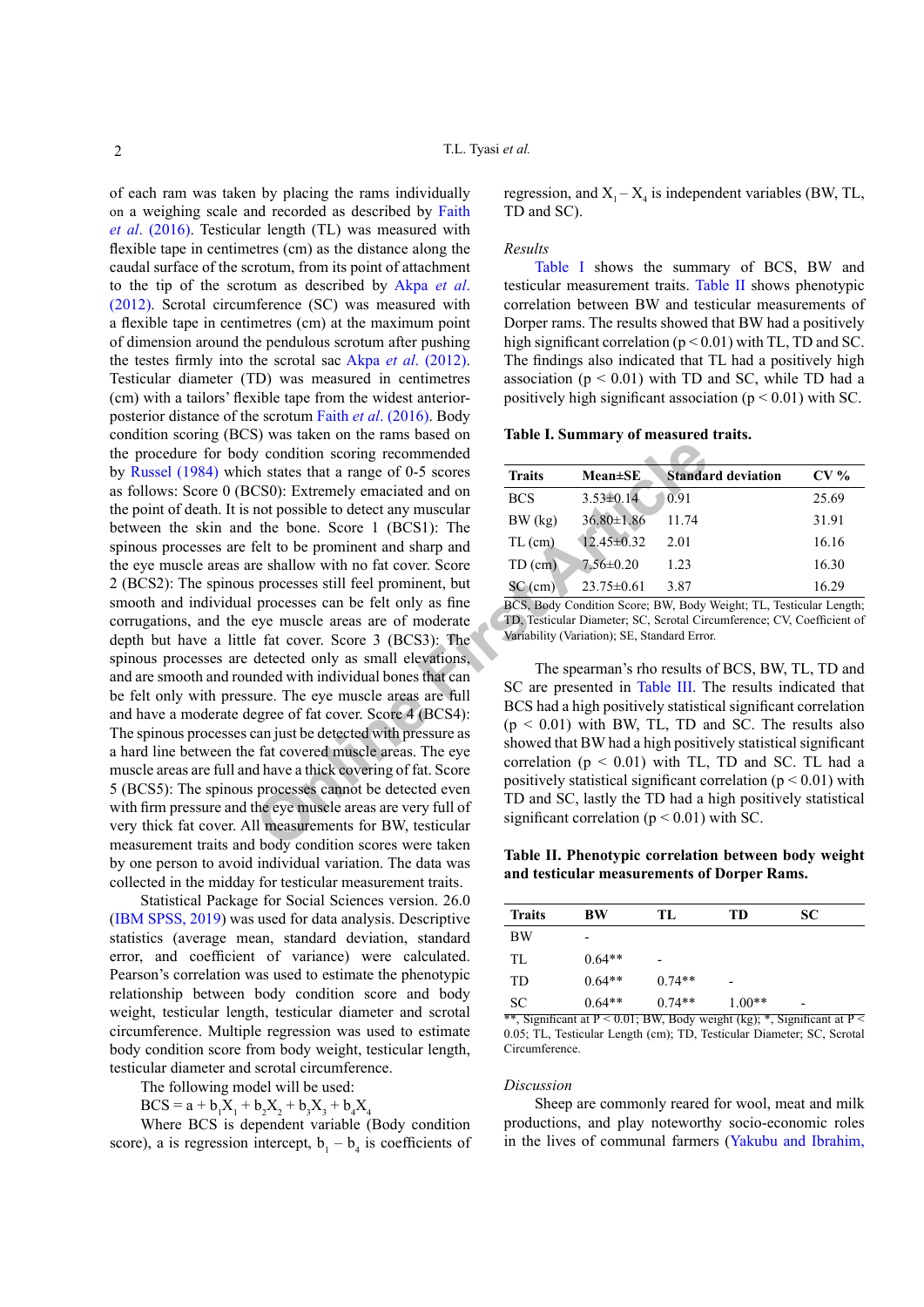Final Rams (Scale) Significant with [r](#page-2-12)eproductive of Limpopo experimental farmwer<br>
g TL, TD and SC of Dorper rams.<br>
The data collection.<br>
The setationship between BCS, BW Statement of conflict of interest<br>
article is transm [2011](#page-3-1)). The current study was firstly conducted to examine the relationship between BW and testicular measurement traits using Pearson's correlation. Our results showed a highly remarkable relationship between BW and all the testicular measurement traits. A similar report has been reported by Faith *et al*[. \(2018\)](#page-2-8) in African Dwarf rams. [Faith](#page-2-1) *et al*[. \(2016\)](#page-2-1) indicated that BW had a statistical significant correlation with the TD and SC but not significant with TL in Yankasa rams. The variations might be due to breed, age and management differences. According to [Akpa](#page-2-9) *et al*[. \(1998\),](#page-2-9) rams with larger testicular measurement traits might have larger BW. BW and testicular measurement traits indicate spermatozoa production (Agga *et al*[., 2011](#page-2-10)) while [Emsen \(2005\)](#page-2-11) suggests that testicular measurement traits are statistically significant with reproductive activities. Our findings suggest that BW might be improved by improving TL, TD and SC of Dorper rams. We also examined the relationship between BCS, BW and testicular measurement traits of Dorper rams using Spearman's rho correlation. The results recognised that BCS had a high positively statistical significant correlation with BW, TL, TD and SC. Faith *et al*. (2016) reported that BCS had a highly statistical significant with BW but not significant with TL, TD and SC in Yankasa rams. Tariq *et al*[. \(2012\)](#page-2-12) reported that BCS had a remarkable correlation with BW of indigenous Mengali sheep of Pakistan. Our findings suggest that BW, TL, TD and SC might be used to improve BCS of Dorper rams. Phenotypic variations in traits of animals are due to genetic and environmental effects, and joints effects of genetic and environment ([Rajuana](#page-2-13) *et al*., 2008).

<span id="page-2-7"></span>**Table III. Spearman's rho between body condition and body weight and testicular measurements of Dorper Rams.**

| <b>Traits</b> | <b>BSC</b> | BW       | TL.      | <b>TD</b> | SC.                      |
|---------------|------------|----------|----------|-----------|--------------------------|
| <b>BSC</b>    |            |          |          |           |                          |
| <b>BW</b>     | $0.84**$   |          |          |           |                          |
| TL            | $0.61**$   | $0.64**$ |          |           |                          |
| <b>TD</b>     | $0.57**$   | $0.64**$ | $0.74**$ |           |                          |
| SC            | $0.57**$   | $0.64**$ | $0.74**$ | $1.00**$  | $\overline{\phantom{0}}$ |

\*\*, Significant at P < 0.01; BSC, Body Condition Score; BW, Body Weight; TL, Testicular Length; TD, Testicular Diameter; SC, Scrotum Circumference.

#### <span id="page-2-12"></span>*Conclussion*

Pearson's correlation results suggest that body weight had a positively high statistical significant correlation with testicular length, testicular diameter

and scrotum circumference. While Spearman's rho correlation findings suggest that body condition score had a highly positive statistical significant correlation with body weight, testicular length, testicular diameter and scrotum circumference. Our correlation findings suggest that improving testicular length, testicular diameter and scrotum circumference might improve the body weight while body condition score might be improved by improving body weight. Therefore, the findings of this study might be useful in the selection of rams for breeding purpose.

## *Acknowledgements*

We wish to express our appreciation to the University of Limpopo experimental farmworkers for their support on data collection.

# *Statement of conflict of interest*

The authors have declared no conflict of interest.

# *References*

- <span id="page-2-10"></span>Agga, G.E., Udala, U., Regassa, F. and Wudie, A., 2011. *Small Ruminant Res*., **95**: 133-138. [https://doi.](https://doi.org/10.1016/j.smallrumres.2010.09.011) [org/10.1016/j.smallrumres.2010.09.011](https://doi.org/10.1016/j.smallrumres.2010.09.011)
- <span id="page-2-13"></span><span id="page-2-11"></span><span id="page-2-9"></span><span id="page-2-8"></span><span id="page-2-6"></span><span id="page-2-5"></span><span id="page-2-4"></span><span id="page-2-3"></span><span id="page-2-2"></span><span id="page-2-1"></span><span id="page-2-0"></span>Akpa, G.N. and Alphonsus, C., 2012. *Cont. J. Vet. Res*., **1**: 7-10. <https://doi.org/10.5897/SRE11.458>
	- Akpa, G.N., Duru S. and Amos, T.T., 1998. *Trop Agric.* (*Trinidad*), **75**: 462-467.
	- Ayichew, D., 2019. *J. appl. adv. Res.,* **4**: 36-41.
	- Emsen, E., 2005. *Small Ruminant Res*., **29**: 79-82. <https://doi.org/10.1016/j.smallrumres.2004.11.012>
	- Faith, E.A., Rowland, E.B., Yusuf, N.D. and Hassan, D.I., 2018. *Multidis. adv. Vet. Sci.,* **2**: 377-382.
	- Faith, E.A., Sabuwa, A.B.M. and Owoeye, A.O., 2019. *EC Vet. Sci.*. **4**: 157-160*.*
	- Faith, E.A., Yakubu, A., Ayodele, O.O. and Usman, T., 2016. *PTA,* **12**: 141-149. [http://patnsukjournal.net/](http://patnsukjournal.net/Vol12No1/p16.pdf) [Vol12No1/p16.pdf.](http://patnsukjournal.net/Vol12No1/p16.pdf)
	- Kutu, F.R. and Asiwe, J.A.N., 2010. *Afr. J. agric. Res.,* **5***:* 1627-1631*.*
	- Rajuana, A.K., Tayabur, M.R., Wilson, J.G., Hoque, M.A., Husain, S.S. and Sultana, Z., 2008. *Bangladesh J. Anim. Sci.*. **37**: 34-41. [https://doi.](https://doi.org/10.3329/bjas.v37i2.9879) [org/10.3329/bjas.v37i2.9879](https://doi.org/10.3329/bjas.v37i2.9879)
	- Russel A., 1984. *Practice*, **6**: 91-93. [https://doi.](https://doi.org/10.1136/inpract.6.3.91) [org/10.1136/inpract.6.3.91](https://doi.org/10.1136/inpract.6.3.91)
	- SPSS, 2019*. Statistical Packages for Social Sciences for Windows: Base System User's Guide, release 26.0*. Inc. Chicago, USA.
	- Tariq, M.M., Eyduran, E., Bajwa, M.A., Waheed, A., Igbal, F. and Javed, Y., 2012. *Int. J. Agric. Biol.,* **14**: 590-594.